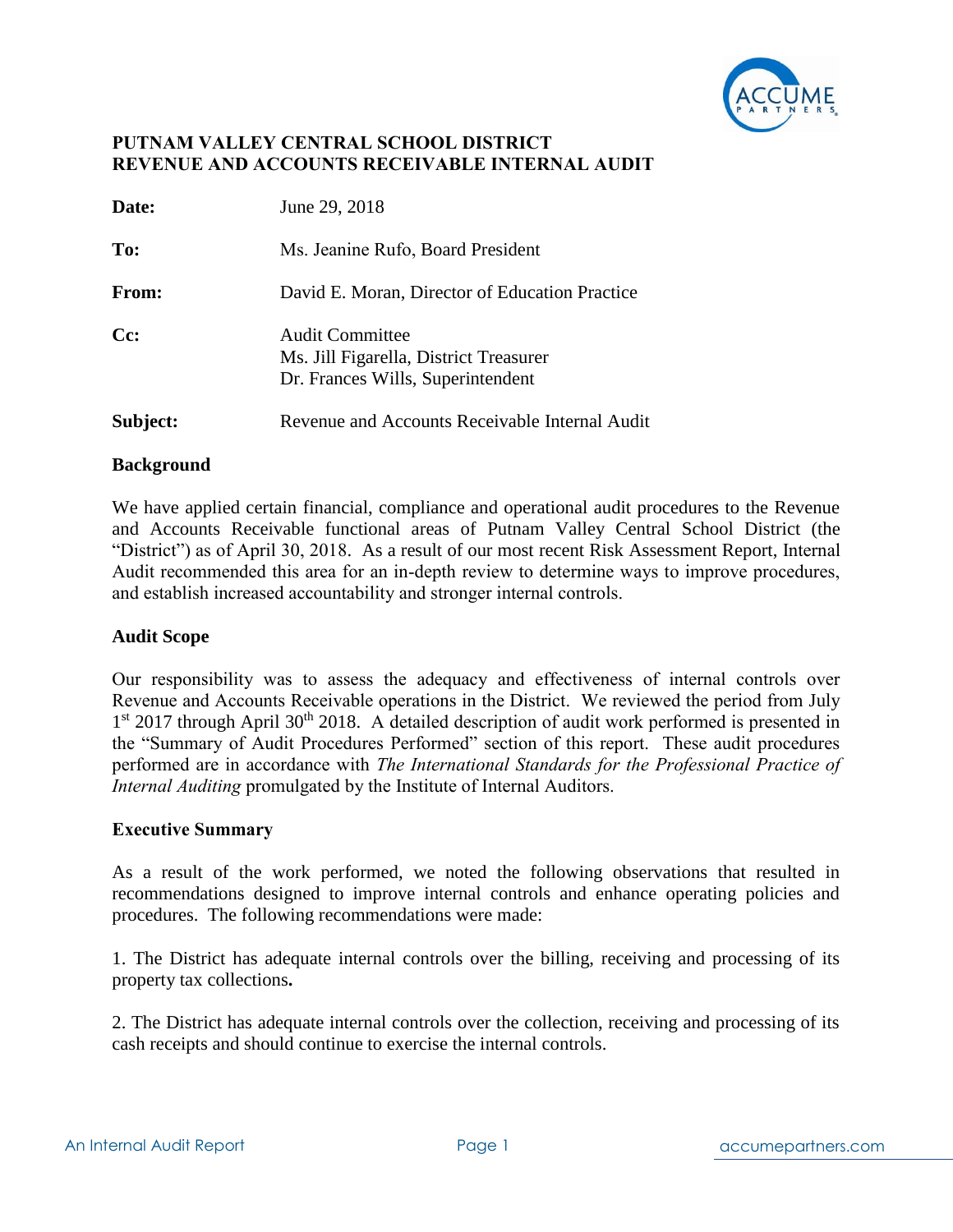

3. The District has adequate internal controls over bank account reconciliations and should continue to exercise the internal controls.

Based on the results of the procedures performed, the internal control structure is rated as "*Satisfactory*.**"** The internal audit rating structure is defined below:

**Satisfactory Indicates an acceptable system of internal control and satisfactory** compliance with applicable policies, procedures and regulatory requirements. Findings indicate modest weaknesses that require management's attention. *Needs Improvement* Indicates weaknesses in the system of internal control and/or compliance with related policies, procedures and regulatory requirements. These findings require management's prompt resolution to prevent further deterioration and possible losses. *Unsatisfactory* Indicates significant weaknesses in the system of internal control and/or compliance with related policies, procedures and regulatory requirements. Management's immediate attention to these findings is required to prevent potential loss to the institution.

We would like to thank the management and staff of the District for the assistance and courtesy extended to us during the course of our audit.

accume Partners

Accume Partners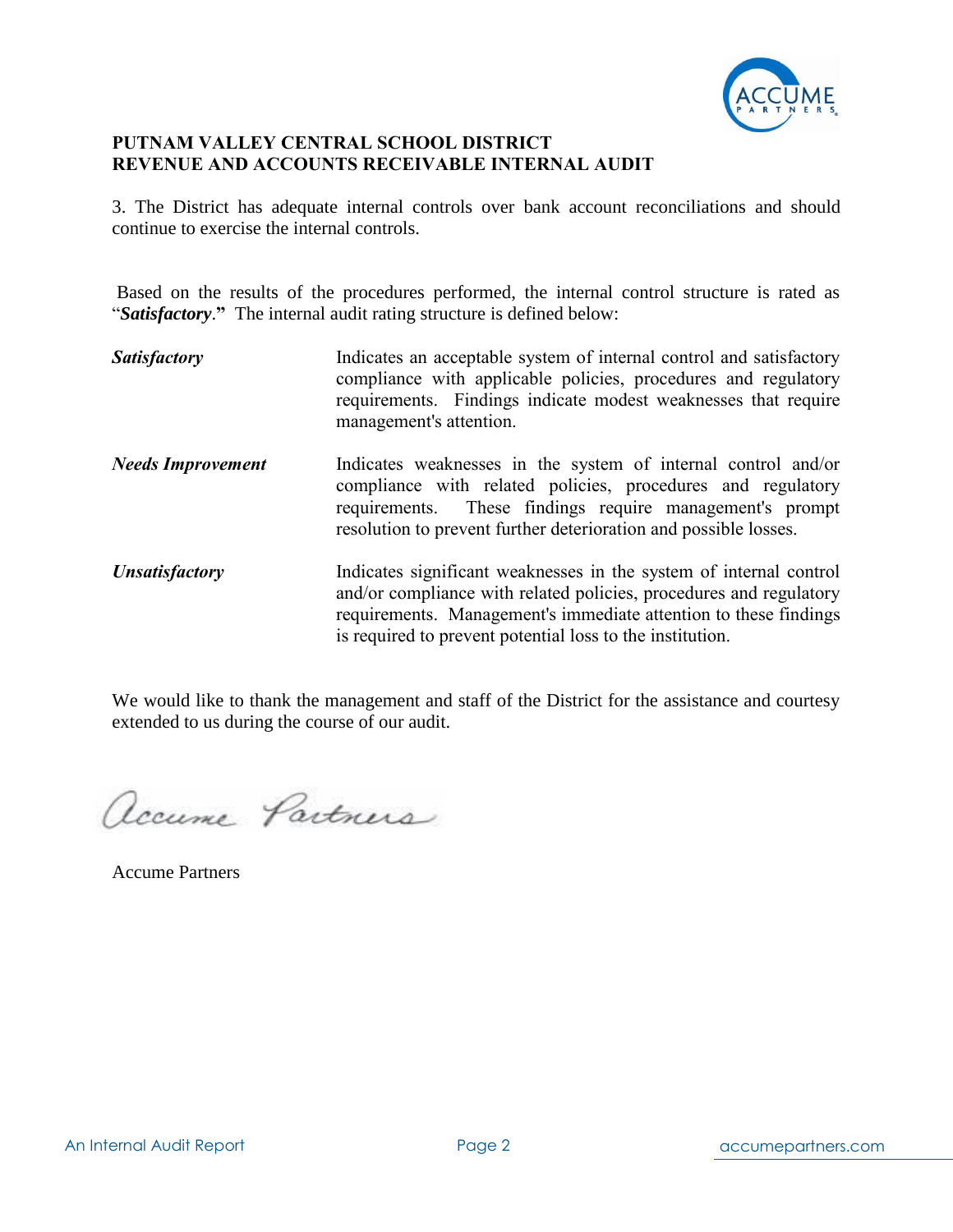

### **Summary of Audit Procedures Performed**

- Procedure 1 Reviewed the District's Board Policies and Department level Revenue and Accounts Receivable policies and procedures.
- Procedure 2- Interviewed District management and staff: Superintendent, District Treasurer, District Clerk, Tax Collector/Accountant, Account Clerk, Office Assistants and Part-Time Office Assistant.
- Procedure 3- Reviewed and tested a sample of 17 property tax billings and receipts totaling \$102,709.01 to insure they were properly processed, deposited and posted to the appropriate general ledger account.
- Procedure 4- Reviewed and tested a sample of 17 cash receipts totaling \$14,460.85 to insure they were processed, deposited and posted to the appropriate general ledger accounts.
- Procedure 5- Verified that the 34 property tax payments and other cash receipts reconciled to the General Fund, Trust and Agency Fund and Special Purpose Fund bank statements.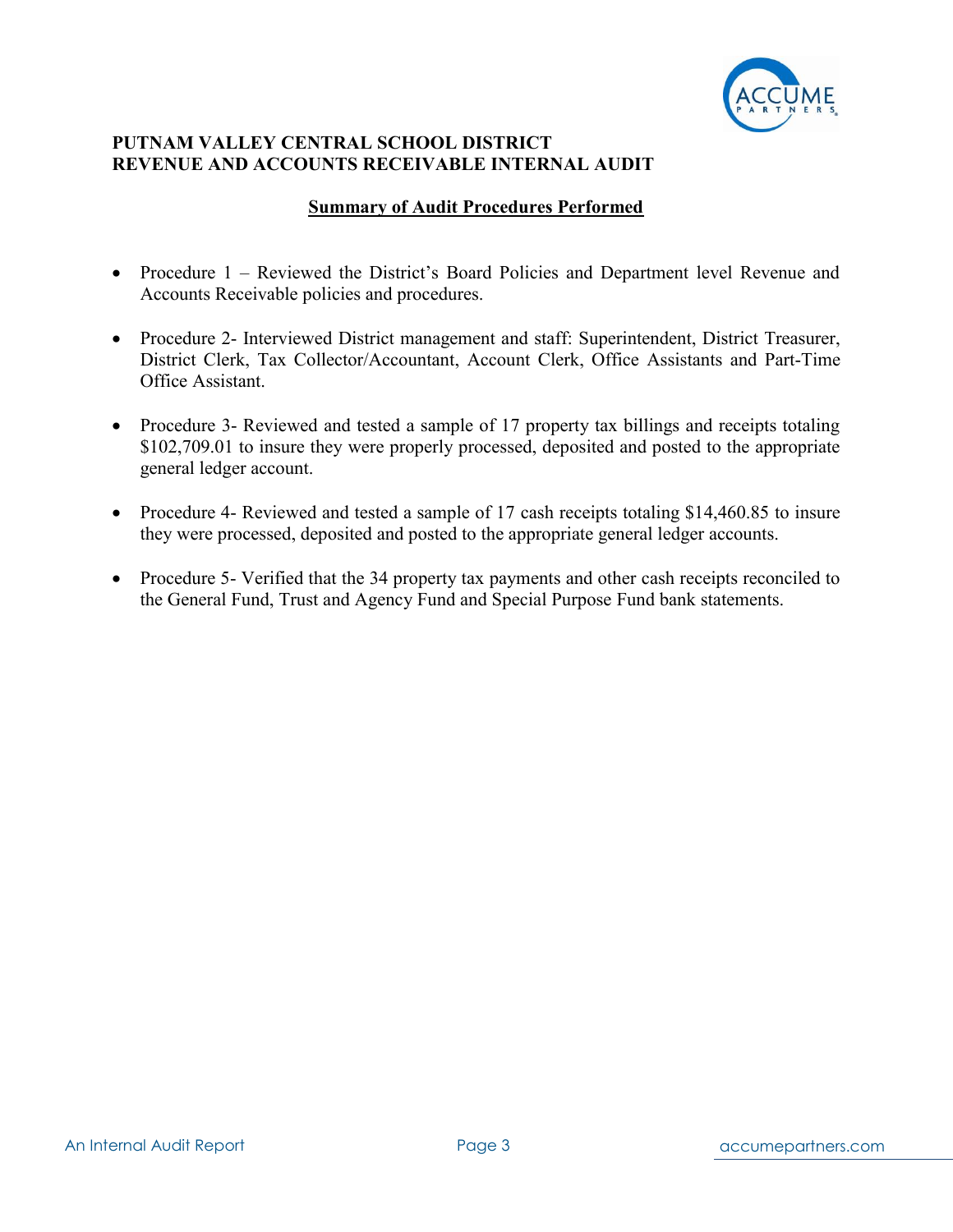

## **Recommendations to Enhance the System Of Internal Controls and Improve Operating Procedures**

## **1. The District has adequate internal controls over the billing, receiving and processing of its property tax collections.**

## *Observation:*

Internal Audit reviewed the procedures in place for billing, receiving and processing its property tax collections. We noted that the District contracts with Putnam County to prepare the official tax rolls. The District recently hired a new services provider, Business Automation Services, Inc. (BAS) who prepares the property tax statements electronically and delivers the data to the District, and the District prints and mails out the property tax statements to property owners.

Internal Audit reviewed the procedures in place for collecting and processing property tax receipts. The District processes all of its property tax receipts via bank lockbox. We thus randomly selected 17 individual property tax payments totaling \$102,709.01. We reviewed the cash receipts, payment stubs, deposit tickets, and post batch reports, to ensure that the monies were properly handled and accounted for, were timely deposited, and appropriately applied to property tax accounts. We did not find any exceptions in our testing. In addition, we tested the process for identifying and refunding of overpayments and found no exceptions.

### *School District Risk and/or Opportunity:*

The District uses a lockbox function to collect property taxes. District taxpayers are instructed to mail payments directly to the Lockbox service. By utilizing the cash management technology of a lockbox function, the District's property tax collection process operates more efficiently. The District processes more payments in a timely manner. Payments are applied to property tax accounts by uploading master data files provided by the Bank to its property tax database. In that way, the cash application process is automated and helps to minimize the risk of errors from manual data entry. In addition, this method has created segregation of duties between billing, collecting, and reconciling functions.

### *Recommendation:*

The District has adequate internal controls over the billing, receiving and processing of its property tax collections.

### *No Management Response Required*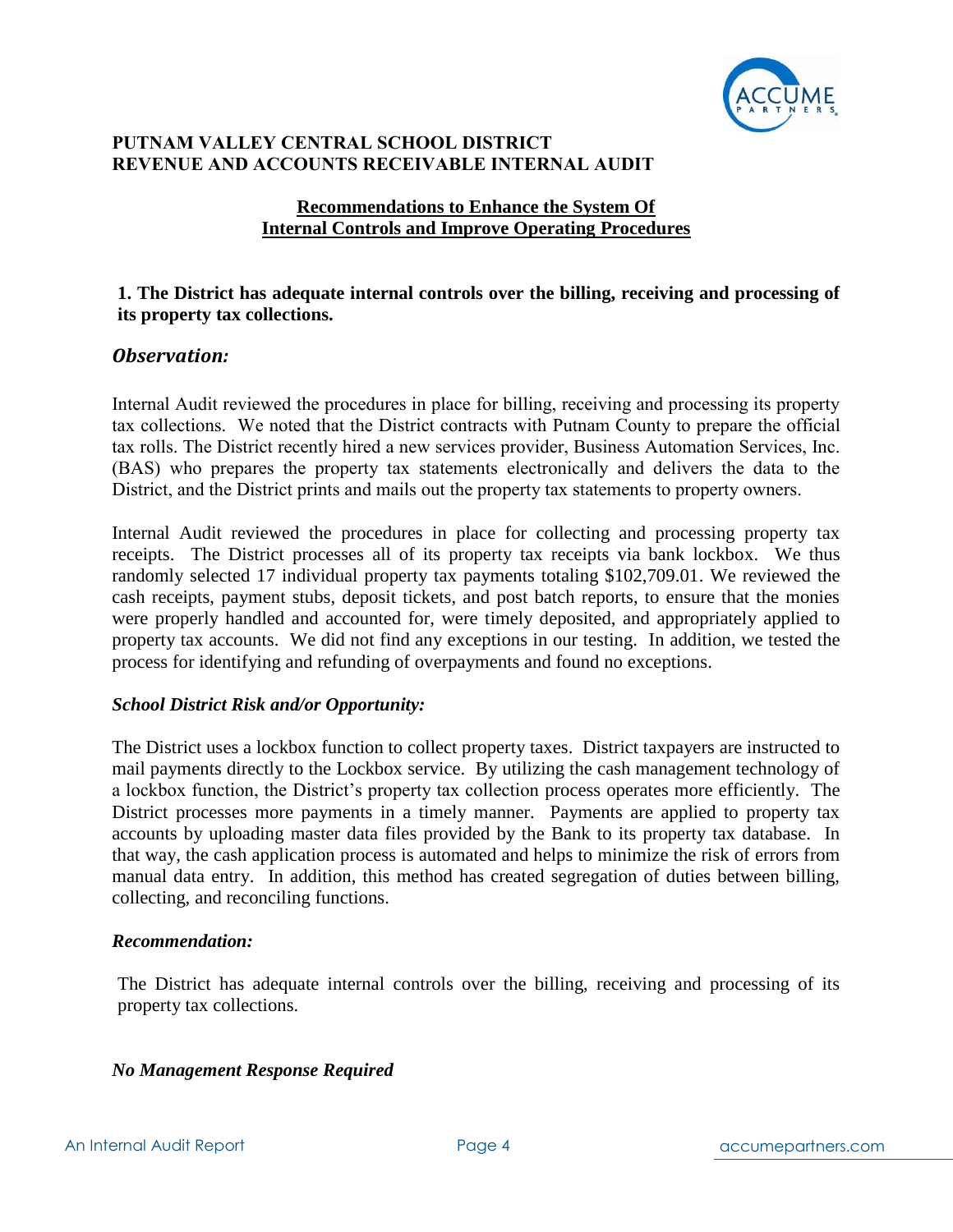

# **2. The District has adequate internal controls over the collection, receiving and processing of its cash receipts and should continue to exercise the internal controls.**

#### *Observation:*

Internal Audit reviewed the procedures for collecting miscellaneous cash receipts. A *cash receipt* is a printed document that is logged to record every time the District receives *cash* for a good or service. *Cash* refers to currency, coins on hand, bank balances, wire deposits, and checks.

The District bills and collects for miscellaneous items such as health service benefits for retirees, tuition, and other miscellaneous fees (facilities use, lost library books, etc.). To conduct our review, we randomly selected 17 miscellaneous cash receipts totaling \$14,460.85 to test. We reviewed the cash receipts, deposit tickets, and remittance information, to ensure that the monies were properly handled and accounted for, were timely deposited, and appropriately applied to customer accounts. We did not find any significant errors in our testing.

### *School District Risk and/or Opportunity:*

In general, a good internal control environment is one where procedures exist to adequately control miscellaneous cash collections. Specifically, procedures are in place to ensure the receipt, custody, handling, deposit, and recording of cash is properly processed and the duties appropriately segregated.

First and foremost, cash receipts and deposit forms should be appropriately completed to ensure that all monies are accounted for and transactions are correctly completed at the bank. Check logs, cash receipts, and deposit slips that lack detailed information can make the control of cash and bank reconciliation processes problematic. The District has a well established procedures for processing cash receipts.

#### *Recommendation:*

The District has adequate internal controls over the collection, receiving and processing of its cash receipts and should continue to exercise the internal controls.

### *Management's Response:*

No response required.